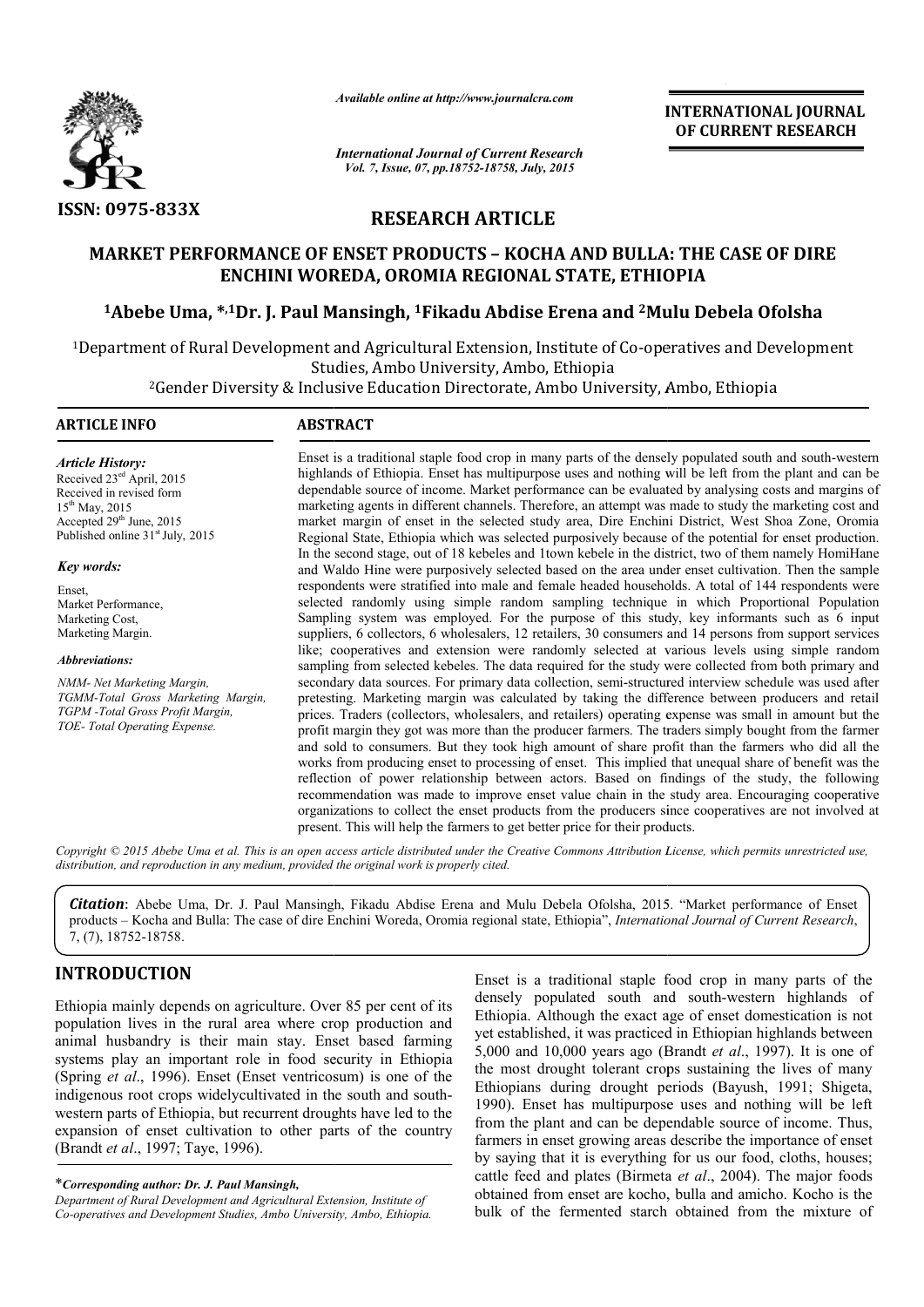decorticated (scraped) leaf sheaths and grated corm (underground stem base). Bulla is the small water-soluble starchy product that may be separated from kocho during processing by squeezing and decanting the liquid. Amicho is the fleshly inner portion of the enset corm, which may be cooked and eaten separately, tasting similar to potato (Ayalew, 2006). The average yield of refined enset product kocho ranged from 7 to 12 tons /ha /year. The amount of food attainable from 50 -60 enset plants per year could provide enough food for an average family of 5-6 persons (Brandt *et al*., 1997). Enset products are available throughout the year and can be stored in pits for long periods of time without spoiling so that it can be used at any time of the year. Enset is the main crop of a sustainable indigenous African system that ensures food security in a country that is food deficient (Brandt *et al*., 1997).

Enset represents about 65 percent of the total crop production in the southern region of Ethiopia. Productivity is very high compared to other crops but varies depending on ecology factors, altitude, cultural practices and varietal differences (Birmeta *et al*., 2004).

It is estimated that a quarter or more than 20 million of Ethiopia's population depends on enset as staple and co-staple food source, for fiber, animal forage, construction materials and medicines (Brandt *et al*., 1997). Even though there is huge demand and potential of agro-ecology for enset production in the study area, the farmers are still facing different problems like, input supply, modern enset farming system, and market information for selling enset, and accesses to market.

Efficiency in marketing is the most used measure of market performance. Improved marketing efficiency is a common goal of farmers, marketing organizations, consumers and society. It is a common place notation that higher efficiency means better performance whereas declining efficiency denotes poor performance. Most of the changes proposed in marketing are justified on the grounds of improved efficiency (Kohls and Uhl, 1985). Market performance can be evaluated by analyzing costs and margins of marketing agents in different channels. A commonly used measure of system performance is the marketing margin or price spread. Margin or spread can be useful descriptive statistics if it is used to show how the consumer's price is divided among participants at different levels of marketing system (Mendoza, 1995). Marketing costs are the embodiment of barriers to access to market participation by resource poor smallholders. It refers to those costs, which are incurred to perform various marketing activities in the transportation of goods from producer to consumers. Marketing costs includes handling cost (labour, loading and unloading, costs of damage, transportation and etc.) to reach an agreement, transferring the product, monitoring the agreement to see that its conditions are fulfilled, and enforcing the exchange agreement (Holloway and Ehui*,* 2002).

Marketing Margin is a commonly used measure of the performance of a marketing system (Abbot and Makeham, 1981). It is defined as the difference between the price the consumer pays and the price that is obtained by producers, or as the price of a collection of marketing services, which is the

outcome of the demand for and supply of such services (Cramers and Jensen, 1982). The size of market margins is largely dependent upon a combination of the quality and quantity of marketing services provided the cost of providing such services, and the efficiency with which they are undertaken and priced. For instance, a big margin may result in little or no profit or even a loss for the seller involved depending upon the marketing costs as well as on the selling and buying prices (Mendoza, 1995). The efforts of increasing agricultural production and productivity have to be accompanied by a well-performing marketing system which satisfies consumer demands with the minimum margin between producers and consumer prices. Higher prices for producer can encourage farmers to adopt new technologies, increase production (Wolday, 1994).Therefore, analysing market margins is an important means of assessing the efficiency of price formation in and transmission through the system through computations of share of the consumer's price obtained by producers and traders at each stage of the marketing chain. Marketing margin can be used to calculate the share of the final selling price that is captured by particular actor in the value chain. The relative size of various market participants' gross margins can show where in the marketing chain value was added or profits are made. Therefore, an attempt was made to study the marketing cost and market margin of enset in the selected study area, Dire Enchini District, West Shoa Zone, Oromia Regional State, Ethiopia.

# RESEARCH METHODOLOGY

The study was conducted in Dire Enchini District, West Shoa Zone, Oromia Regional State, Ethiopia. Enchini town is the capital city of Dire Enchini District and it is located 40 km south west of Ambo town. The district is located between 8<sup>o</sup> 1'N to  $8^{\circ}$  46 'N latitude and  $37^{\circ}$  35' E to  $37^{\circ}$  38'E longitude. The study area, Dire Enchini District, was selected purposively because of the potential for enset production and there was no research conducted before on the related issues. The area under enset cultivation was 3,610 hectare (District Agricultural office Report, 2014). In the second stage, out of 18 kebeles and 1town kebele in the district, two of them namely Homi Hane and Waldo Hine are purposively selected based on the area under enset cultivation. Enset was cultivated in 210 hectares in Homi Hane and 190 hectares are covered by enset in Waldo Hine (WOARD, 2014). Then the sample respondents were stratified into male and female headed households. A total of 144 respondents were selected randomly using simple random sampling technique in which Proportional Population Sampling system was employed. For the purpose of this study,key informants such as 6 input suppliers, 6 collectors, 6 wholesalers, 12 retailers, 30 consumers and 14 persons from support services like; cooperatives and extension were randomly selected at various levels using simple random sampling from selected kebeles. The data required for the study were collected from both primary and secondary data sources. For primary data collection, semi-structured interview schedule was used after pretesting. Pretesting was done to identify and avoid vague and sensitive questions. Attempt was made to train enumerators practically about how to approach respondents and collect the needed data. The primary data was collected using four development agents (enumerators) working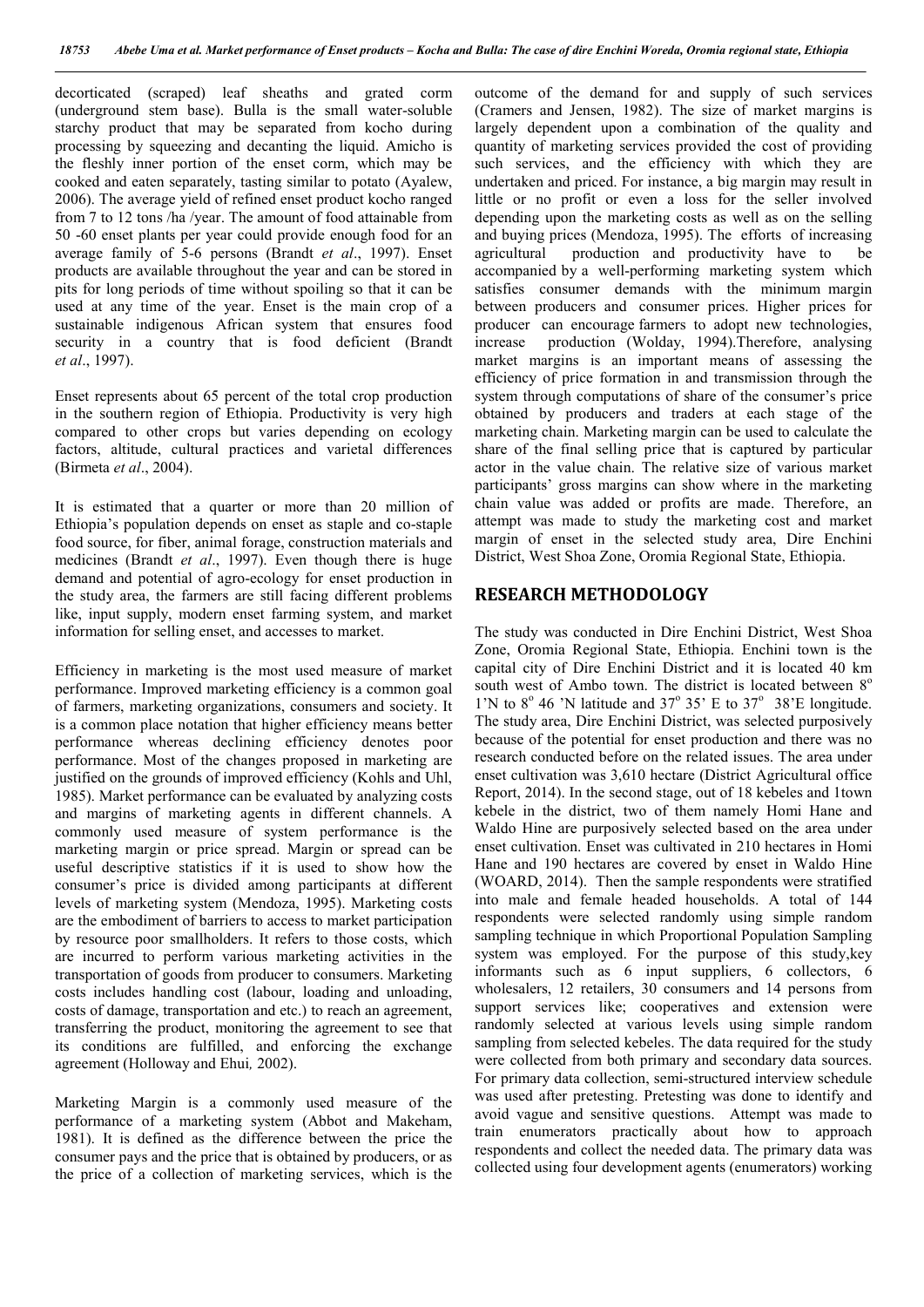in the district. They are hired and trained on how to conduct and approach the sample members. The researcher preferred development agents because they have intimate relationship with enset growing farmers.

Estimates of the marketing margins are the best tools to analyse the performance of market. Marketing margin was calculated by taking the difference between producers and retail prices. The producers' share is the commonly employed ratio calculated mathematically as the ratio of producers' price to consumers' price. Mathematically, producers' share can be expressed as:

$$
Ps = \frac{Pp}{Cp} 1 - \frac{MM}{Cp}
$$
 (1)

Where: PS= Producer's share Pp= Producer's price Cp = Consumer price  $MM =$ Marketing margin

The above equation tells us that a higher marketing margin, diminishes producers share and vice versa. It also provides an indication of welfare distribution among production and marketing agents. Calculating the total marketing margin was done by using the following formula. Computing the Total Gross Marketing Margin (TGMM) is always related to the final price paid by the end buyer and is expressed as a percentage (Mendoza, 1995).



Where,

### TGMM=Total gross marketing margin

Net Marketing Margin (NMM) is the percentage over the final price earned by the intermediary as his net income once his marketing costs are deducted. The equation tells us that a higher marketing margin diminishes the producer's share and vice-versa. It also provides an indication of welfare distribution among production and marketing agents.



From this measure, it is possible to see the locative efficiency of markets. Higher NMM or profit of the marketing intermediaries reflects reduced downward and unfair income distribution, which depresses market participation of smallholders. An efficient marketing system is where the net margin is near to reasonable profit. To find the benefit share of each actor the same concept was applied with some adjustments. In analyzing margins, first the Total Gross Marketing Margin (TGMM) was calculated. This is the difference between producer's (farmer's) price and consumer's price (price paid by final consumer) i.e.

 $TGMM =$  Consumer's price – Farmer's price --------- (4)

Then, marketing margin at a given stage 'i' (GMMi) was computed as:

$$
GMMi = \boxed{\underline{Spi - PPi}} \quad X 100 \quad \text{---}
$$
 (5)

Where, SPi is selling price at ith link and PPi is purchase price at ith link.

Total gross profit margin also computed as:

 $----------(6)$ 

Where, TGPM is total gross profit margin, TGMM is total gross marketing margin and TOE is total operating expense.

Similar concept of profit margin that deducts operating expense from marketing margin was done by Dawit (2010).

Then profit margin at stage "i" is given as:

$$
GPMi = \underbrace{\boxed{GPMi - OEi}}_{TGPM} \quad X \quad 100 \quad \dots \dots \dots \dots \dots \dots \dots \dots \dots \dots \dots \dots \dots \tag{7}
$$

Where,

GPMi =Gross profit margin at ith link GMMi =Gross marketing margin at ith link OEi =Operating expense at ith link TGPM=Total gross profit margin

# RESULTS AND DISCUSSION

Processing is the act of converting enset into enset products such as Kocho, Bulla and Amicho.According to the respondents and key informant interview, enset processing was labour intensive, and was usually done by women using traditional tools, although men help with cutting and harvesting the mature plant.



Figure 1. Enset at production stage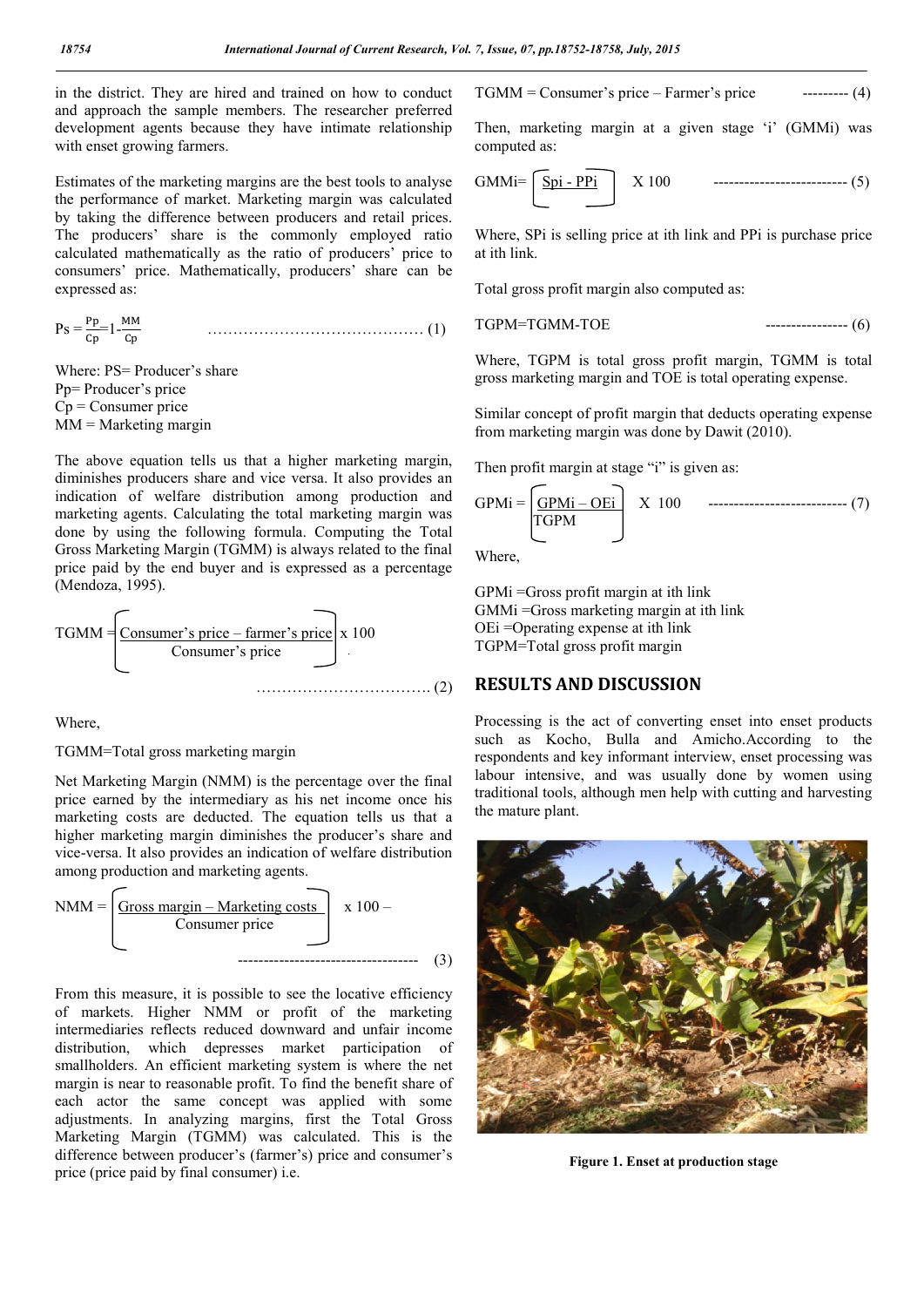

Figure 2. Cutting and Harvesting of mature Enset plant

Processing involves: Cutting and harvesting the mature plant, digging and lining a pit for fermenting the pulverized corm or root, scrapping (decorticating) the outer sheaths of the stem to remove edible parts. The leaf sheath was decorticated using a locally made bamboo scraper while the leaf sheath was held on an incline (at 45 to 80 degrees from the ground) against a wooden plank. In some groups, women may sit on the ground (often on enset leaves) and use one leg to hold the leaf sheaths in place.

The working area used for decortications were covered with fresh enset leaves. After the completion of decorticating, the leaf sheath pulp was spread on fresh enset leaves. During processing the following activities like turning, mixing, rinsing, and chopping were done over a period of time until the mixture partially ferments. The resultant product was called as Kocho. The kocho can also be stored for many months and even for several years.



Figure 3. Kocho in retail market



Figure 4. Bulla in retail market

Bulla was processed by scraping the leaf sheath, peduncle, and grated corm into a pulp, squeezing liquid containing a starch from the pulp allowing the resultant starch to concentrate into a white powder and rehydrating with water. It was considered as the best quality enset food and was obtained mainly from fully matured enset plants. Bulla can be prepared as a pancake, porridge, or dumpling.

Amicho was processed usually from younger plant. The corm was boiled and consumed in a manner similar to other root and tuber crops. Enset plants may be uprooted for preparing meals quickly if the amount of enset harvested was insufficient, or for special occasions. The producers did not sell amicho in the market. They used amicho for their own consumption.

# Average Amount of Enset Product Produced, Consumed and Sold At Household Level

Enset products kocho and bula are traded within and outside the district also. These products are traded mainly in Guder town, Ambo town, and Addis Ababa city. The result of the household survey shows that the average quantity of kocho produced per household during 2014/2015 production season was 11.88 Qt (as depicted in Table 1).

Table 1. Average amount of kocho produced, consumed and sold at a household level

| Descriptive stat.                                                                             | Total amount of<br>kocho produced<br>(Ot) | Total amount<br>of kocho<br>consumed (Ot) | Total amount of<br>kocho sold (Ot) |  |  |  |
|-----------------------------------------------------------------------------------------------|-------------------------------------------|-------------------------------------------|------------------------------------|--|--|--|
| Mean                                                                                          | 11.88                                     | 5.38                                      | 6.21                               |  |  |  |
| <b>Standard Deviation</b>                                                                     | 437                                       | 2.61                                      | 3.93                               |  |  |  |
| $S_{\text{out}}$ $C_{\text{out}}$ $A_{\text{out}}$ $E_{\text{out}}$ $A_{\text{out}}$ $(2015)$ |                                           |                                           |                                    |  |  |  |

Source: Computed from Field Survey (2015)

#### Table 2. Average amount of Bulla produced, consumed and sold at a household level

| Descriptive<br>measures   | Total amount of<br>Bulla produced | Total amount of<br>Bulla consumed | Total amount<br>of Bulla sold |
|---------------------------|-----------------------------------|-----------------------------------|-------------------------------|
|                           | 'Ot)                              | Oť                                | .Ot)                          |
| Mean                      | 9.78                              | 1.62                              | 5.6                           |
| <b>Standard Deviation</b> | 3.26                              | 0.93                              | 2.64                          |
|                           |                                   |                                   |                               |

Source: Computed from Field Survey (2015)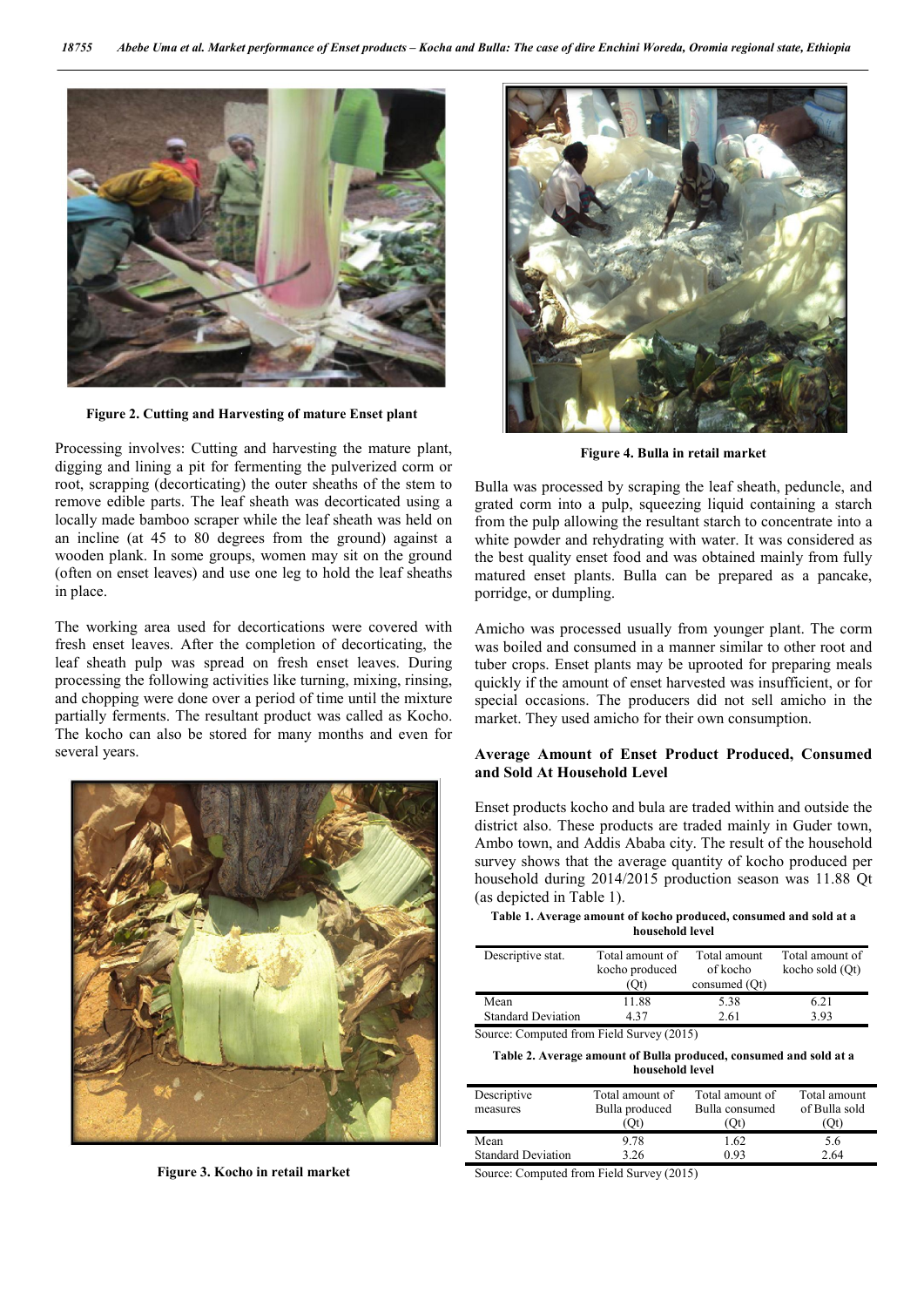The average quantity of kocho consumed and sold was 5.38 and 6.21 Qt per house hold respectively in the study area. This implied that the largest proportion of kocho was sold to the market.

The results of the household survey shows that the average quantity of bulla produced per household during 2014/2015 production season in the study area was 9.78 Qt as depicted in Table 2. The average quantity of bulla consumed and sold was 1.62 and 5.6 Qt per house hold respectively in the study area. This implied that the largest proportion of bulla was sold to the market.

## Performance of Enset product Market

The performance of enset product market was evaluated by considering associated costs, returns and marketing margins. The methods employed for analysis of performance were channel comparison and marketing margin. The analysis of marketing channel was intended to know the alternative routes the product flow from the origin of production to end user. The marketing cost of enset product mainly involves the cost of post-harvest activities incurred before reaching the consumers. This includes cost of packaging material, labour costs, storing, cleaning, loading, and unloading, transportation and tax costs. Generally, these components constitute a large share in the total margin between the final retailer price and the cost of production. The margin calculation is done to show the distribution throughout the various actors as enset products move from producer to collectors, wholesalers, retailers, and finally to consumers.

Marketing margin can be used to calculate the share of the final selling price that is captured by particular actor in the value chain. The relative size of various market participants' gross margins can show where in the marketing chain value was added or profits are made. For calculating the marketing margin of a particular actor, the average price of product for that particular actor was taken. Marketing margins, related costs and benefit share of value chain actors and marketing margins throughout different main channels are presented below.

# Kocho Market Performance

The different types of marketing costs related to the transaction of kocho by collectors, wholesalers, and retailers, and the benefit share of each marketing actors are presented in table 3. Each of the kocho value chain actor's added value to the product as the product transfer from one actor to another are shown in Table 3. The traders (collectors, wholesalers, and retailers) operating expense was small in amount but the share of profit they got was more than the producer farmers. The trader's simply bought from the farmer and sold to the consumers. But they took high amount of profit share than the farmers who did all the works from producing enset to processing kocho. Farmers obtained only 24.04 per cent of profit margin. This implied that unequal share of benefit was the reflection of power relationship between actors. Traders (Collectors, wholesalers, and retailers) profit margin was 12.84 per cent, 41.27 per cent and 21.85 per cent, respectively. This means trader took 75.96 per cent of the total profit share of the kocho value chain analysis in the study area.

Table 3. Kocho Marketing Costs and Benefit Share of Actors Average Price

| Items/Birr/Ot     | Producers | Collectors | Wholesalers | Retailers | Horizont |
|-------------------|-----------|------------|-------------|-----------|----------|
|                   |           |            |             |           | al sum   |
| Purchase price    |           | 500        | 533         | 1042      | 2075     |
| Production cost   | 117       |            |             |           | 117      |
| <b>Marketing</b>  |           |            |             |           |          |
| cost              |           |            |             |           |          |
| Labour cost       | 6         | 9          | 13          | 30        | 58       |
| Transport         |           | 18         | 34          | 34        | 86       |
| Packing           | 10        | 10         | 10          | 10        | 40       |
| material          |           |            |             |           |          |
| Storage cost      |           | 4          | 5           | 4         | 13       |
| Tax               | 8         | 8          | 8           | 9         | 33       |
| <b>Total</b>      | 24        | 49         | 70          | 87        | 230      |
| marketing cost    |           |            |             |           |          |
| <b>Total cost</b> | 141       | 549        | 603         | 1129      | 2422     |
| Sales price       | 448       | 713        | 1130        | 1408      | 3699     |
| Marketing         | 331       | 213        | 597         | 366       | 1507     |
| margin            |           |            |             |           |          |
| %Share of         | 21.96     | 14.13      | 39.62       | 24.29     | 100      |
| margin            |           |            |             |           |          |
| Profit margin     | 307       | 164        | 527         | 279       | 1277     |
| %Share of         | 24.04     | 12.84      | 41.27       | 21.85     | 100      |
| profit            |           |            |             |           |          |

Source: Computed from Field Survey (2015)

# Bulla Market Performance

Each of the enset value chain actors added value to the product (Bulla) as the product passes from one actor to another. From Table 4 it was inferred that the marketing cost of the product was more for retailers (81 Birr/Qt) whereas it was 31 birr /Qt for producers. The % share of profit was high for wholesalers (36.10%) and it was low for collectors (14.94%). The producers got a profit share of 25.45 per cent. Even though the producers do all the work for producing bulla and has all the risks, they got less profit share than the wholesalers.

Table 4. Bulla Marketing Costs and Benefit Share of Actors Average Price

| Items/Birr/Ot         | Producers | Collectors | Wholesalers    | Retailers | Horizontal |
|-----------------------|-----------|------------|----------------|-----------|------------|
|                       |           |            |                |           | sum        |
| Purchase price        |           | 700        | 933            | 1300      | 3208       |
| Production cost       | 147       |            |                |           | 147        |
| <b>Marketing cost</b> |           |            |                |           |            |
| Labour cost           | 10        | 10         | 14             | 15        | 49         |
| <b>Transport cost</b> | 5         | 25         | 35             | 35        | 100        |
| Packing               | 10        | 10         | 10             | 10        | 40         |
| material cost         |           |            |                |           |            |
| Storage cost          |           | 6          | $\overline{2}$ | 13        | 21         |
| Tax                   | 6         | 6          | 6              | 8         | 26         |
| Total                 | 31        | 57         | 67             | 81        | 236        |
| marketing cost        |           |            |                |           |            |
| <b>Total cost</b>     | 178       | 757        | 1000           | 1381      | 3316       |
| Sales price           | 677       | 1050       | 1708           | 1842      | 5277       |
| Marketing             | 530       | 350        | 775            | 542       | 2197       |
| margin                |           |            |                |           |            |
| %Share of             | 24.12     | 15.93      | 35.28          | 24.67     | 100.00     |
| margin                |           |            |                |           |            |
| Profit margin         | 499       | 293        | 708            | 461       | 1961       |
| %Share of             | 25.45     | 14.94      | 36.10          | 23.51     | 100        |
| profit                |           |            |                |           |            |

Source: Computed from Field Survey (2015)

#### Marketing margin

Marketing margin is the difference between the price received by producers and paid by consumers. However, it may also describe price differences between other points in the marketing chain, for example, between producer, collectors,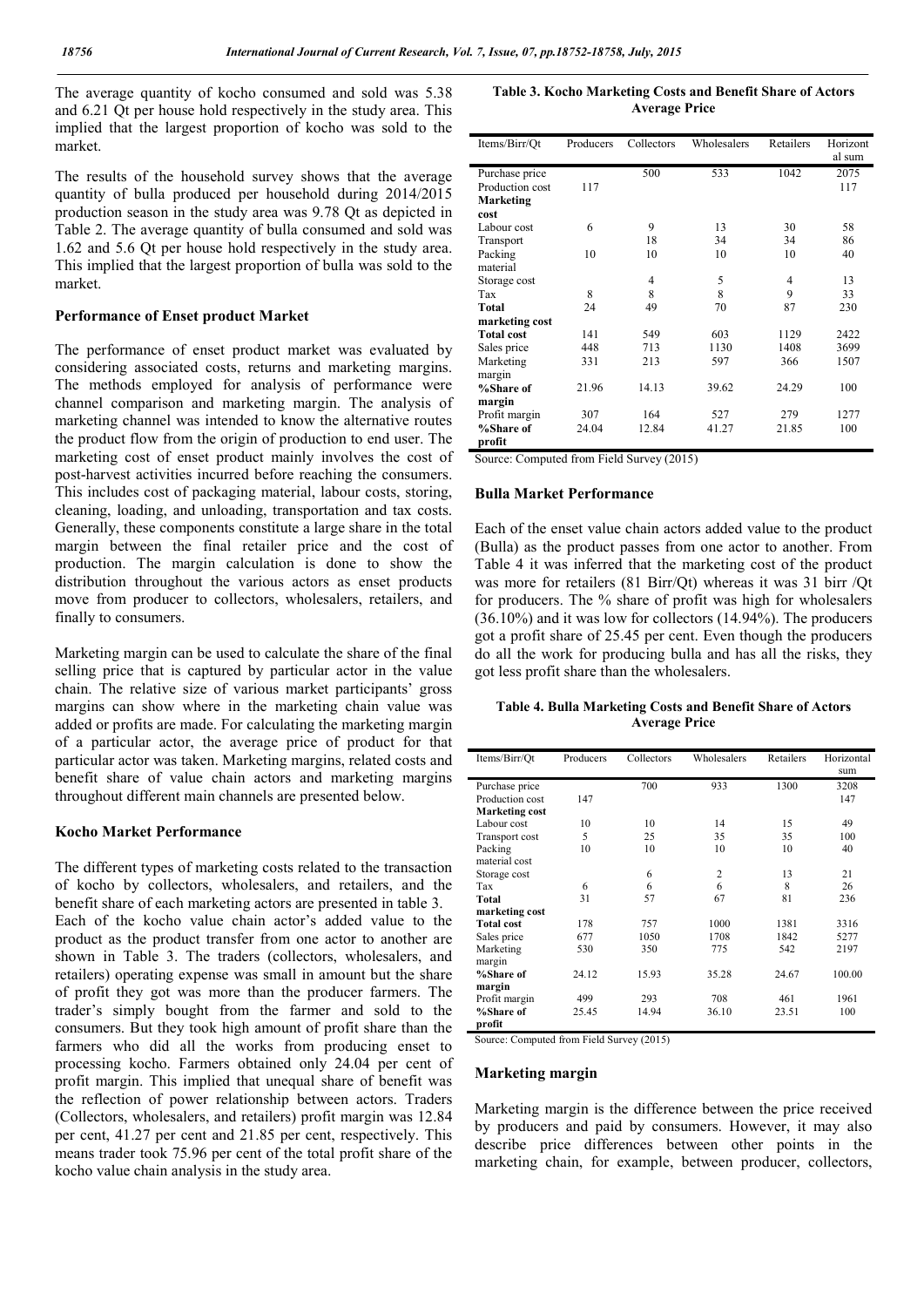wholesalers and retailers. Therefore, for this study the average sales price of different participants in the kocho market channel (producer, collectors, wholesalers, and retailer) was considered. The details are presented in Table 5.

Table 5. Kocho Marketing Margin

| Marketing<br>channel<br>participants | Purchase<br>price<br>(birr/quintal) | Sales price<br>(birr/quintal) | Operation<br>cost/<br>quintal | Growth<br>profit(birr/<br>quintal) | GMM<br>(%) |
|--------------------------------------|-------------------------------------|-------------------------------|-------------------------------|------------------------------------|------------|
| Producers                            |                                     | 448                           | 141                           | 307                                | 31.82      |
| Collectors                           | 500                                 | 713                           | 446                           | 267                                | 18.82      |
| Wholesalers                          | 533                                 | 1130                          | 603                           | 527                                | 29.62      |
| Retailers                            | 1042                                | 1408                          | 1129                          | 279                                | 19.74      |

Source: Computed from Field Survey (2015)

TGMM (Complete distribution channel): 68.18%

GMM for Collectors: 18.82% GMM for Wholesalers: 29.62%

GMMP (producers participation):100% -  $68.18\% = 31.82\%$ 

It is evident form Table 5 revealed that 68.18 per cent of total gross marketing margin was added to kocho price when it reaches the final consumer. Out of the total gross marketing margin 18.82 per cent was gross margin of kocho collectors, 29.62 per cent was gross margin of wholesalers and19.74 per cent was that of retailers.

It is evident form Table 6 revealed that 63.24 per cent of total gross marketing margin was added to bulla price when it reaches the final consumer. Out of the total gross marketing margin 20.25 per cent was gross margin of bulla collectors, 35.29 per cent was gross margin of wholesalers and 7.70 per cent was that of retailers.

#### Table 6. Bulla Marketing Margin

| Marketing<br>channel<br>participants | Purchase<br>price<br>(birr/quintal) | Sales price<br>(birr/quintal) | Operation<br>cost/quintal | Growth<br>profit<br>(birr/quintal) | <b>GMM</b><br>(%) |
|--------------------------------------|-------------------------------------|-------------------------------|---------------------------|------------------------------------|-------------------|
| Producers                            | ۰                                   | 677                           | 178                       | 499                                | 36.76             |
| Collectors                           | 700                                 | 1050                          | 757                       | 293                                | 20.25             |
| Wholesalers                          | 933                                 | 1700                          | 1000                      | 700                                | 35.29             |
| Retailers                            | 1300                                | 1842                          | 1381                      | 461                                | 7.70              |

Source: Computed from Field Survey (2015)

TGMM (Complete distribution channel): 63.24% GMM for Collectors: 20.25%

GMM for Wholesalers: 35.29%

GMM for Retailers: 7.70%

GMMP (producers participation) 100% - 63.24% =36.76%

### Conclusion

The performance of enset product market was evaluated by considering associated costs, returns and marketing margins. Each of the kocho and bulla value chain actors added value to the product as the product transferred from one actor to another. Traders (collectors, wholesalers, and retailers) operating expense was small in amount but the profit margin they got was more than the producer farmers. The traders simply bought from the farmer and sold to consumers. But they took high amount of share profit than the farmers did all the works from producing enset to processing of enset. Farmers obtained only 24.04 per cent of profit margin. This implied that unequal share of benefit was the reflection of power relationship between actors. Traders (Collectors, wholesalers, and retailers) profit margin was 12.84 per cent, 41.27per cent and 21.85 per cent, respectively. This means trader took 75.96

per cent of the total profit share of the kocho value chain analysis in the study area. It was inferred that the marketing cost of Bulla was more for retailers (81 Birr/Qt) whereas it was 31 birr/Qt for producers. The % share of profit was high for wholesalers (36.10%) and it was low for collectors (14.94%). The producers got a profit share of 25.45 per cent. Even though the producers do all the work for producing bulla and has all the risks, they got less profit share than the wholesalers. Based on findings of the study, the following recommendation was made to improve enset value chain in the study area. Encouraging cooperative organizations to collect the enset products from the producers since cooperatives are not involved at present. This will help the farmers to get better price for their products.

# **REFERENCES**

- Abbot, J. and Makeham, P. 1981. Agricultural economics and marketing in the tropics. Wing Tai Cheung Printing Co. Ltd, Rome. 58pp.
- Ayalew Debebe, 2006. Studies of enset (Enset ventricosum) for major and Trace elements. M.Sc., thesis submitted to school of Graduate studies, Addis Ababa University.
- Bayush, T. 1991. Community Management of Crop Genetic Resources in the Enset Complex Farming System of Southern Ethiopia: a Case Study from Sidama Region. Master's thesis. Agricultural University of Norway.
- Birmeta, G, Nybom, H. and Bekele, E. 2004. Distinction between wild and cultivated enset (Enset ventricosum)gene pools in Ethiopia using RAPD markers*. Hereditas,* 140:139- 148.
- Brandt, S.A., Spring, A., Hiebsch, C., McCabe, S.T., Endale, T., Mulugeta, D., Gizachew, W/M. Gebre, Y. Shigeta, M. and Shiferaw, T. 1997. The'Tree against Hunger '.Ensetbased Agricultural systems in Ethiopia. *American Association for the Advancement of Science,* 56.
- Cramers, L. and W. Jensen, 1982. Agricultural economics and agribusiness, 2nd Edition McGraw Hill Book Company, USA. 222p.
- Dawit, G. 2010. Market chain analysis of poultry: The case of Alamata and AtsbiWonbertaworedas of Tigray Region. M.Sc thesis submitted to the School of Graduate Studies, Haramaya University.
- Holloway, G.and S.Ehui, 2002. Expanding market participation among smallholder livestock producers: A collection of studies employing gibbs sampling and data from the Ethiopian highlands. Socio-economic and Policy Research Working Paper 48. ILRI, Nairobi, Kenya.
- Kohls, R., and N. Uhl, 1985*. Marketing of agricultural products.* 5th Edition. McMillian Publishing Company, New York, USA.
- Mendoza, G. 1995. *Premier on marketing channel and margins*. Lyme Rimer Publishers Inc., USA.
- Shigeta, M. 1990. Folk in situ conservation of ensete (Enset eventricosum[Welw.] E.E. Cheesman): Towards the interpretation of indigenous agricultural science of the Ari, southwestern Ethiopia. African Studies Monographs, Kyoto, 10(3)93-107.
- Spring, A., Haile, B., Tesfaye, S., Abebe, Y., Amaldegen, A., w/Michael, G., Tabogie, E., Surur, *Systems* O., Tsegaye, A., Shimles, S., Habte, T., Menjeye, T., and Tadesse, T.,

GMM for Retailers: 19.74%